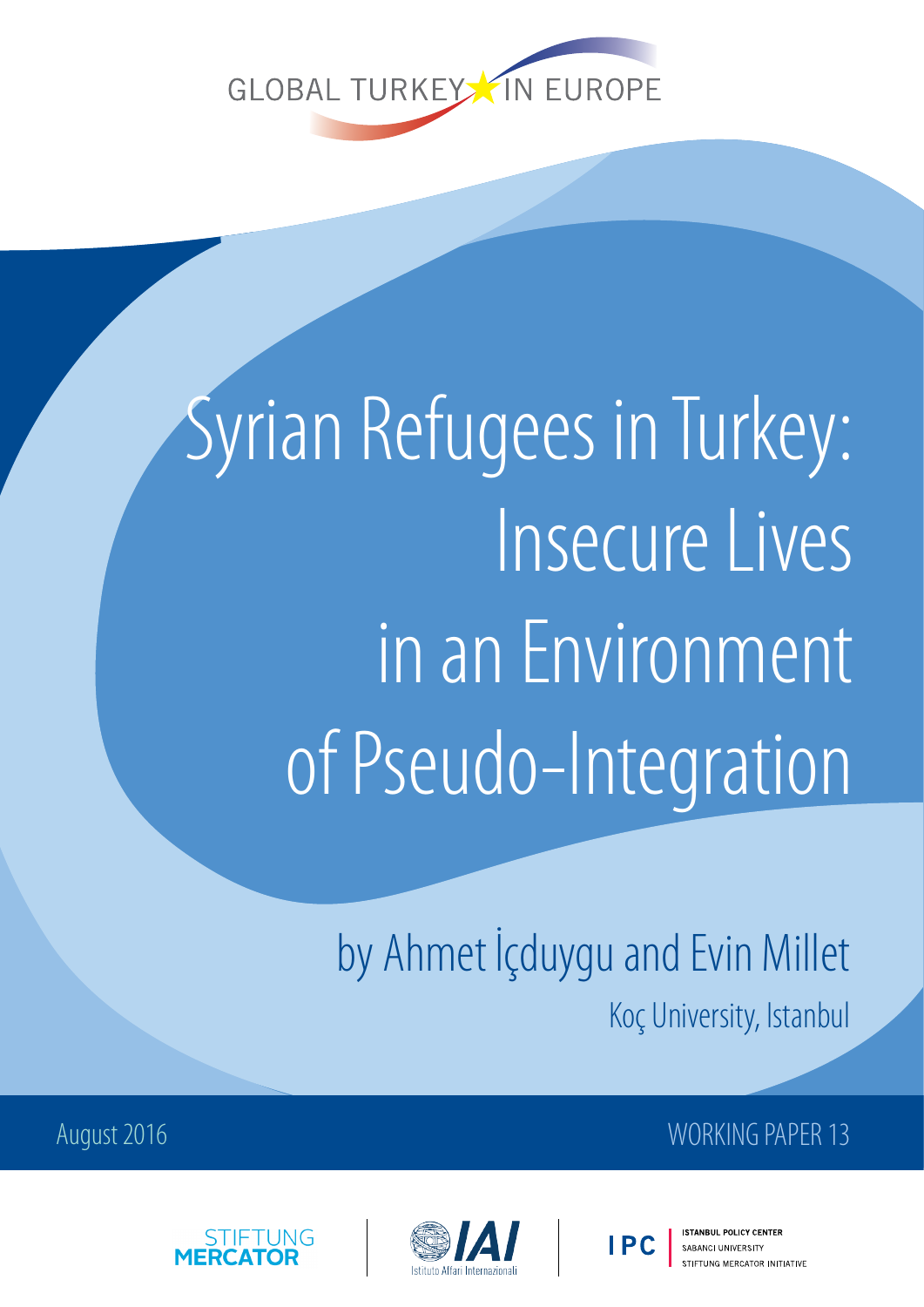

# Syrian Refugees in Turkey: Insecure Lives in an Environment of Pseudo-Integration

Ahmet İçduygu and Evin Millet\*

## Turkey Syrian conflict Refugees European Union

#### Abstract

The intention of Syrian refugees to return home are fading as the conflict in Syria shows no sign of abating. Even if the violence does subside, the country faces a destroyed infrastructure, and the road back to the everyday life many Syrians once knew seems ever more distant. This means that Turkey as the major host country of Syrian refugees must now develop practical actions towards providing them with better settlement and integration opportunities. Steps towards granting citizenship have been hinted at by President Erdoğan, pointing to the fact that Syrian refugees may share the same fate as other cases of communities who have suffered from protracted displacement, proceeding through stages of admission, settlement, integration and naturalisation. However, the far-reaching implications of the current crisis require "responsibility sharing" on an international scale. A major step forward has been the deal between the EU and Turkey, but the stress of such a large number of refugees on Turkey's young legal system on immigration and asylum, and limited resources, as well as the government's ability to follow its own procedures and live up to the standards of a "safe third country" are now coming into question on the international stage. This paper examines these questions and refers to the paradoxical conditions in Turkey that contemporaneously reflect the deeprooted limitations of its existing protection capacity and the emerging policies towards the integration of refugees.

#### Prologue: Evolving from Guests to Citizens?

Following the "Arab Spring" uprisings, protests in Syria in 2011 spawned a civil war that caused a massive influx of Syrian refugees first to their neighbouring countries, and then spreading west to other regions including Europe, especially in the summer of 2015. Since the onset of the Syrian civil war, the number of Syrian migrants has continuously grown over the years, resulting in 2.7 million registered Syrians in Turkey alone, with an estimated additional 2.1 million in Egypt, Iraq, Jordan and Lebanon, and more than 29,000 in North Africa.<sup>1</sup>

Although Turkey has not granted Syrians official refugee status, labelling them as "guests" who only enjoy temporary protection, on 2 July 2016, five years after the arrival of the first refugees from Syria, Turkish President Recep Tayyip Erdoğan surprisingly stated that Syrian refugees living in Turkey could eventually be granted citizenship.2 The details of the government's potential move towards citizenship are not yet known and are likely to have far-reaching implications for issues related to the Syrian refugees as well as for state-society relations within Turkey. Even though this move is currently very immature and involves various uncertainties, it indicates that the

\* *Ahmet İçduygu is Director of the Migration Research Center (MiReKoç) and Dean of the College of Social Sciences and Humanities at Koç University, Istanbul. Evin Millet is Post-doctoral Fellow at the Migration Research Center (MiReKoç), Koç University, Istanbul.*

1 UNHCR, *Syria Regional Refugee Response*, updated 1 August 2016,<http://data.unhcr.org/syrianrefugees/regional.php>.

<sup>2</sup> Turkish Presidency, *President Erdoğan Shares Fast-Breaking Dinner with Refugees in Kilis*, 2 July 2016, [http://www.tccb.gov.tr/](http://www.tccb.gov.tr/en/news/542/45576/suriyeli-kardeslerimize-vatandaslik-imkni-verecegiz.html) [en/news/542/45576/suriyeli-kardeslerimize-vatandaslik-imkni](http://www.tccb.gov.tr/en/news/542/45576/suriyeli-kardeslerimize-vatandaslik-imkni-verecegiz.html)[verecegiz.html.](http://www.tccb.gov.tr/en/news/542/45576/suriyeli-kardeslerimize-vatandaslik-imkni-verecegiz.html)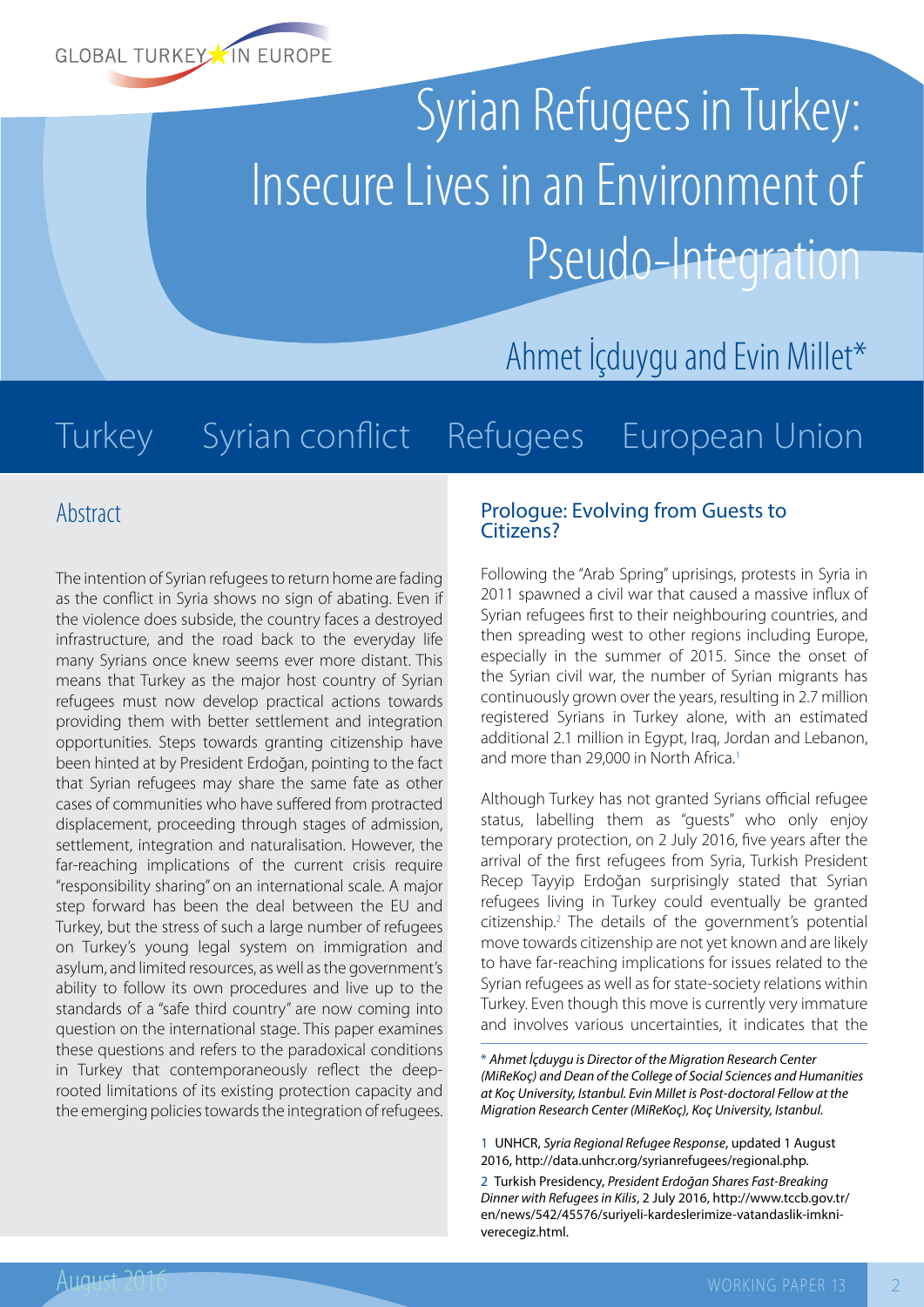Turkish authorities circuitously accept the likelihood of a process whereby the protracted displacement of Syrians turns into their long-term, and even permanent, settlement.

Historic accounts of civil unrest and drawn-out refugee situations show that resolution does not come quickly or easily.<sup>3</sup> While the conventional expectation of various actors in any asylum situation is that the refugees could return to their homes when the conditions there are improved, even if there is a political settlement in Syria, many Syrian refugees likely will not go home for many years because of residual societal tensions, infrastructure destruction and the weakened economy.4 The presence of the Syrians in Turkey "is likely to be a medium- to long-term situation, requiring plans in recognition of this time frame," as well as recognition of the long-term economic, social and political responsibilities to support these refugees.<sup>5</sup> Currently, dealing with Syrian refugees is, therefore, not a question of halting refugees' flight and reversing their movement, but requires practical actions towards providing them with better settlement and integration opportunities.<sup>6</sup> In other words, parallel to the claims of the related literature, the protracted displacement of Syrian refugees, similar to other migratory movements, seems to be proceeding through admission, settlement, integration and naturalisation (acquiring citizenship) stages. But it is certainly very hard to claim that this process will be smooth and linear towards a successful integration: on the contrary, it signals a series of various serious difficulties that challenge the integration stages.

Adding to the complexities, the Syrian refugee flows reached another remarkable milestone in the summer of 2015, as more and more Syrians arrived at the conclusion that they would not have a future in their homeland and the neighbouring countries (including Turkey) where they sought refuge, and consequently many chose the unsafe unauthorised path to Europe, where they hope to start over in a safe, stable environment. Besides representing a serious humanitarian crisis affecting hundreds of thousands of human beings, the unauthorised flows of Syrian refugees to Europe have "challenged the fragile geopolitical balance of the region and raised concerns about the future of the borderless Schengen area."7 As a

3 Shelly Culbertson and Louay Constant, "Education of Syrian Refugee Children. Managing the Crisis in Turkey, Lebanon, and Jordan", in *RAND Research Reports*, No. 859 (2015), [http://www.](http://www.rand.org/pubs/research_reports/RR859.html) [rand.org/pubs/research\\_reports/RR859.html](http://www.rand.org/pubs/research_reports/RR859.html).

4 Brian Michael Jenkins, "The Dynamics of Syria's Civil War", in *RAND Perspectives*, No. 115 (2014), p. 18, [http://www.rand.org/](http://www.rand.org/pubs/perspectives/PE115.html) [pubs/perspectives/PE115.html.](http://www.rand.org/pubs/perspectives/PE115.html)

5 Shelly Culbertson and Louay Constant, "Education of Syrian Refugee Children", cit., p. x.

6 Katy Long, "Refugees, Repatriation and Liberal Citizenship", in *History of European Ideas*, Vol. 37, No. 2 (June 2011), p. 232-241.

7 Emanuela Roman, Theodore Baird and Talia Radcliffe, "Why Turkey Is Not a 'Safe Country'", in *Statewatch Analyses*, No. 3/16 (February 2016), p. 1, [http://www.statewatch.org/analyses/no-283-](http://www.statewatch.org/analyses/no-283-why-turkey-is-not-a-safe-country.pdf) result, the European Union (EU) authorities decided to enhance migration cooperation with Turkey, with the aim of reducing the flow of migrants and asylum seekers moving from or through the country to the EU. The EU-Turkey Refugee Deal dated 18 March 2016 has been a product of this cooperation effort.<sup>8</sup> But the stresses of such a large number of migrants on Turkey's young legal system and limited resources, as well as the government's ability to follow its own procedures and live up to the standards of a "safe third country" are now coming into question on the international stage.

Given the increasing global context of the forced displacement of Syrians, the key roles played by the main host countries including Turkey, Lebanon and Jordan, the "management crisis" that the EU has been faced with since the summer of 2015 due to the flows of Syrian refugees into Europe, the political balances, and the risks that the protracted nature of displacement poses to the refugees and hosting societies and communities, there is need to better understand the situation with a comprehensive perspective that is evidence-based and explanatory. This paper provides an overview of Syrian refugees in Turkey, the country that houses the largest numbers during the current unrest, describes challenges and opportunities involved, elaborates on complexities and tradeoffs, and offers some practical recommendations, not only for stakeholders in Turkey but also for international actors including the EU. Consequently, this paper indirectly refers to the paradoxical conditions in Turkey regarding the question of whether the country is a "safe third country" – conditions that concurrently reflect the deep-rooted limitations of existing protection capacity in the country on the one hand, and somewhat liberal and embracing policies and practices emerging towards the integration of refugees and their family members, on the other hand.

#### Enactment of Migration and Asylum Legislation, and the Influx of Syrian Refugees

Migration and asylum-related issues have always been very high on the political agenda of EU-Turkey relations. Over the last two decades, signs of policy changes in the areas of immigration and asylum in Turkey have increasingly been apparent, and the EU has been a main driving force in this regard since the early 2000s. For example, the Action Plan on Asylum and Migration, adopted by the government in March of 2005, laid out the tasks and timetable that Turkey intends to follow in order to adopt EU directives on asylum and migration.<sup>9</sup> It is within this context that Turkey experienced the EU-

[why-turkey-is-not-a-safe-country.pdf](http://www.statewatch.org/analyses/no-283-why-turkey-is-not-a-safe-country.pdf).

<sup>8</sup> European Council, *EU-Turkey Statement*, 18 March 2016, [http://](http://europa.eu/!Uv88TM) [europa.eu/!Uv88TM](http://europa.eu/!Uv88TM).

<sup>9</sup> Ahmet İçduygu, "Syrian Refugees in Turkey. The Long Road Ahead", in *MPI Reports*, April 2015, p. 5, [http://www.](http://www.migrationpolicy.org/node/15264) [migrationpolicy.org/node/15264](http://www.migrationpolicy.org/node/15264).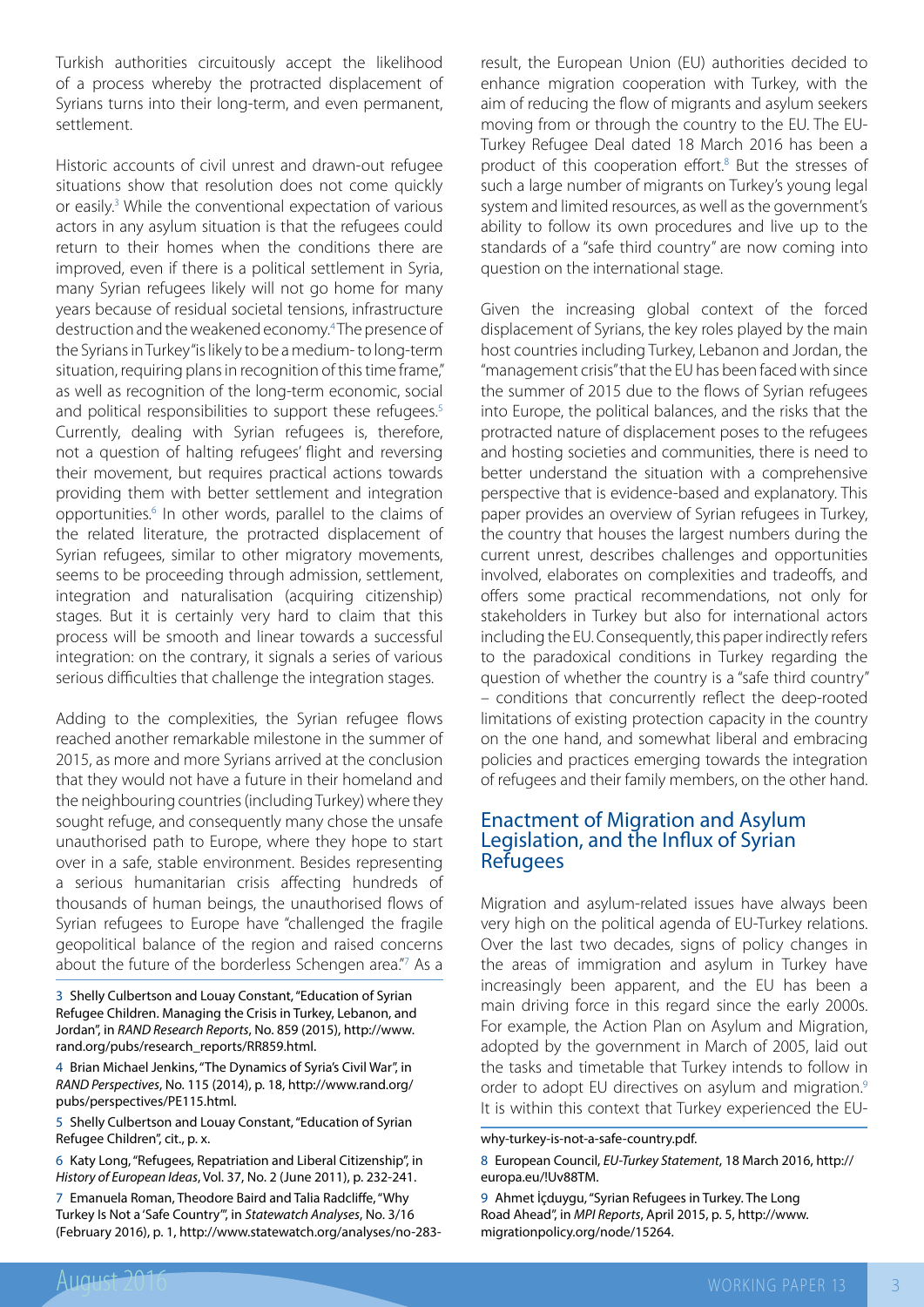



*Source*: Authors' elaboration on data from the Turkish Ministry of Interior: Directorate General of Migration Management (DGMM), Migration Statistics: Temporary Protection, updated 28 June 2016, [http://www.goc.gov.tr/icerik6/temporary-protection\\_915\\_1024\\_4748\\_icerik](http://www.goc.gov.tr/icerik6/temporary-protection_915_1024_4748_icerik). \* The passage of LFIP was motivated by Turkey's efforts to align its laws with EU accession requirements initiated prior to the Syrian influx.

isation of its migration and asylum legislation. One of the earliest examples towards this direction was a new law, enacted in 2003, called the Law on the Work Permit for Foreigners, that enabled labour migrants to obtain their documents in Turkey more easily.<sup>10</sup> The enactment of this law facilitates foreign nationals' search for work and employment in Turkey and heralds the state's more welcoming attitude towards its migrant labour force. The Law on Foreigners and International Protection (LFIP) was later adopted in April 2013.<sup>11</sup> Combining two separate previously planned laws, the Law on Aliens and the Law on Asylum, the LFIP delivered milestone advancements to put the management system in Turkey in line with core international and European standards.12 With this enactment, Turkey showed its dedication to integrating immigrants into the country and treating asylum seekers and irregular migrants in accordance with international norms.

When the Syrian conflict started in 2011, it quickly grew into chaotic clashes that caused a mass exodus to Turkey and other neighbouring countries. At the onset, the conflict was expected to be resolved in a relatively short period of time. Turkey took a strong position against the Assad regime and adopted an open door policy for those

10 Law No. 4817 of 27 February 2003 (Official Gazette No. 25040 of 6 March 2003),<http://www.refworld.org/docid/4496b3d44.html>.

11 Law No. 6458 of 4 April 2013 (Official Gazette No. 28615 of 11 April 2013), [http://www.goc.gov.tr/files/files/eng\\_minikanun\\_5\\_](http://www.goc.gov.tr/files/files/eng_minikanun_5_son.pdf) [son.pdf.](http://www.goc.gov.tr/files/files/eng_minikanun_5_son.pdf)

12 Ahmet İçduygu, "Syrian Refugees in Turkey. The Long Road Ahead", cit., p. 6.

who needed shelter (see Figure 1). However, the Syrian refugees coming into Turkey were called "guests" by the government, which granted no legal right and implicitly assumed a "temporary and short" stay. Afterwards, as their exile was prolonged, the government extended their status to "temporary protection." The enactment of LFIP in the midst of the influx was timely, but the law maintained the "geographical limitation" framework of the 1951 Convention, which keeps Syrians under "temporary protection" and therefore hinders their ability to integrate and acquire permanent settlement in Turkey.

The scope and benefits of Turkey's temporary protection status were expanded and better outlined by the Regulation on Temporary Protection (TP) passed in October 2014,13 which further strengthened humanitarian aid by providing those granted temporary protection with access to health and education systems, labour markets, social assistance, interpretation and other similar services. As the migration event continued to grow, TP laid out that registration would be done by taking fingerprints, pictures and other biometric measurements that would be added to existing biometric data and registered under the Address Registration system, after which a temporary protection identification document and foreigner identification number would be issued. Although the temporary protection identification document grants the right to stay in Turkey, it is not a residency permit, and it does not allow the holder to apply for permanent residency or citizenship or to transition to a long-term

13 Temporary Protection Regulation (Official Gazette No. 29153 of 22 October 2014), [http://www.goc.gov.tr/files/\\_dokuman28.pdf.](http://www.goc.gov.tr/files/_dokuman28.pdf)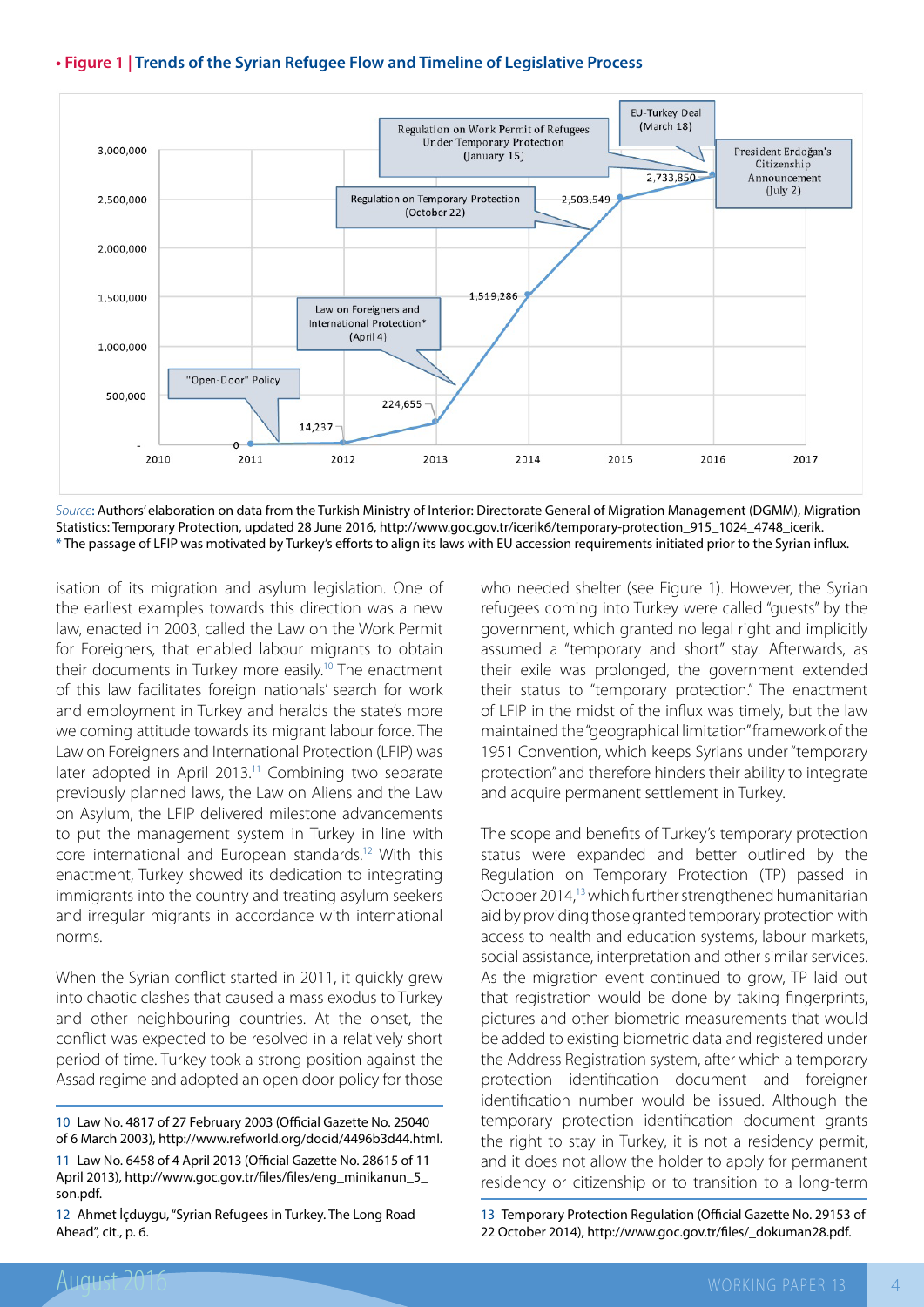#### residence permit.

With millions of displaced Syrians now living in Turkey almost five years after the onset of the Syrian war, the conflict in the region has no end in sight, and the longer stay brings its own additional layers of complexity for both the displaced persons and the host country. The integration into the labour market of those under temporary protection has been of growing concern, as Turkey faces an increased number of unemployed refugees living in the country. In January 2016, the Regulation on Work Permit of Refugees Under Temporary Protection took effect for those "under temporary protection,"14 allowing them to apply to the Labour Ministry for work permits six months after their registration under temporary protection status. Some of the stipulations of the regulation are that refugees cannot be paid less than minimum wage; the share of refugees cannot exceed 10 per cent of the employed Turkish citizens in the same workplace; and those who work in agriculture and husbandry as seasonal workers are exempted from the work permit requirements.<sup>15</sup>

The continuation of the mass incursion to Turkey was not only due to the country's proximity and the government's welcoming discourse but also to Turkey's location through which Syrians could make their way to Europe – and in Europe, concerns were growing about the irregular migration through Turkey. In order to limit irregular migration, the EU and Turkey agreed upon a "one in, one out" deal in March 2016.16 According to the agreement, all new irregular migrants who arrive in Greek islands through Turkey as of 20 March 2016 will be returned to Turkey starting on 4 April 2016, and for every Syrian who is sent back, one registered Syrian in Turkey will be resettled to the EU. The deal aims to deter unauthorised migrants from entering Europe through improper channels. Moreover, Turkey has agreed to take any necessary steps to keep the passage into Europe under control. In exchange, the EU has agreed to the disbursement of 3 billion euros to the Facility for Refugees in Turkey, which will fund the support and aid efforts including healthcare, education and food for the Syrian migrants.<sup>17</sup> In addition, in exchange for this

14 Geçici Koruma Sağlanan Yabancıların Çalışma İzinlerine dair Yönetmelik [Regulation on Work Permits of Refugees under Temporary Protection] (Official Gazette No. 29594 of 15 January 2016), [http://www.mevzuat.gov.tr/MevzuatMetin/3.5.20168375.](http://www.mevzuat.gov.tr/MevzuatMetin/3.5.20168375.pdf) [pdf.](http://www.mevzuat.gov.tr/MevzuatMetin/3.5.20168375.pdf)

15 See Turkish Ministry of Labour and Social Security, *Implementation Guide Regarding the Work Permits of Foreigners Provided with Temporary Protection*, April 2016, [http://www.fta-intl.](http://www.fta-intl.org/sites/default/files/%C3%87SGB%20Guide%20-%20Work%20Permit%20for%20Foreigners%20under%20Temporary%20Protection_EN_0.pdf) [org/sites/default/files/%C3%87SGB%20Guide%20-%20Work%20](http://www.fta-intl.org/sites/default/files/%C3%87SGB%20Guide%20-%20Work%20Permit%20for%20Foreigners%20under%20Temporary%20Protection_EN_0.pdf) [Permit%20for%20Foreigners%20under%20Temporary%20](http://www.fta-intl.org/sites/default/files/%C3%87SGB%20Guide%20-%20Work%20Permit%20for%20Foreigners%20under%20Temporary%20Protection_EN_0.pdf) [Protection\\_EN\\_0.pdf](http://www.fta-intl.org/sites/default/files/%C3%87SGB%20Guide%20-%20Work%20Permit%20for%20Foreigners%20under%20Temporary%20Protection_EN_0.pdf).

16 European Commission, *EU-Turkey Agreement: Questions and Answers*, 19 March 2016, [http://europa.eu/rapid/press-release\\_](http://europa.eu/rapid/press-release_MEMO-16-963_en.htm) [MEMO-16-963\\_en.htm](http://europa.eu/rapid/press-release_MEMO-16-963_en.htm).

17 European Commission, *Facility for Refugees in Turkey - Steering Committee Accelerates and Scales up Implementation*, 12 May 2016, [http://europa.eu/rapid/press-release\\_IP-16-1728\\_en.htm](http://europa.eu/rapid/press-release_IP-16-1728_en.htm).

deal, visa requirements for Turkish citizens were to be lifted by the end of June 2016, "provided that Turkey fulfils all benchmarks required for such a lift."<sup>18</sup>

As this deal requires the return of "all new irregular migrants crossing from Turkey into Greek islands" back to Turkey without full examination of their asylum claims on the grounds of the safe third country principle, it has led to an intense debate over the question of whether Turkey is indeed a safe third country where the rights of all refugees will be safeguarded in line with the Refugee Convention. The complex and ever-shifting dynamics of the reality of the three million refugee population in Turkey, coupled with the well-documented limitations of the existing protection capacity in the country, fail to provide any satisfyingly clear "yes or no" answer to the question of whether Turkey is a safe third country. It appears that Turkey's evolving migration and asylum policies and practices regarding the recent flows are consistent with the expected stages of any migratory setting, which go from admission to settlement to integration and then naturalisation. As shown in Figure 1, Turkey experienced a gradual increase in the number of Syrian refugees between 2011-2013, followed by a dramatic increase over the next couple of years during the admission and settlement periods, and then stabilisation towards the end of 2015 through 2016 during an integration period and potentially moving to a naturalisation period. The admission and settlement stages started with adopting the open door policy and the extension of rights as "guests" to "temporary protection." The related policies and practices now seem to be moving in the direction of integration and possibly naturalisation through citizenship according to President Erdoğan's recent announcement. But, of course, these policy-related discourses and moves do not directly guarantee any real developments for the establishment and operation of a full protection system in Turkey.

The EU-Turkey deal has raised concerns about its legality and feasibility, mainly hinging on the EU's assumption of Turkey as a safe third country. Some observers argue that Turkey is not legally speaking a safe third country under the EU Asylum Procedures Directive for three main reasons.<sup>19</sup> Firstly, Turkey has ratified the 1951 Refugee Convention and its 1967 Protocol with a very substantial geographical restriction: only Europeans can claim refugee status, which creates an obstacle for Syrians

18 Vincent Chetail, "Will the EU-Turkey Migrant Deal Work in Practice?", in *Graduate Institute of International and Development Studies News*, 29 March 2016,<https://t.co/3vDyeJb8o1>.

19 Vincent Chetail, "Will the EU-Turkey Migrant Deal Work in Practice?", cit.; Elizabeth Collett, "The Paradox of the EU-Turkey Refugee Deal", in *MPI Commentaries*, March 2016, [http://www.](http://www.migrationpolicy.org/node/15595) [migrationpolicy.org/node/15595](http://www.migrationpolicy.org/node/15595); Emanuela Roman, Theodore Baird and Talia Radcliffe, "Why Turkey Is Not a 'Safe Country'", cit.; Orçun Ulusoy, "Turkey as a Safe Third Country?", in *Border Criminologies* Blog, 29 March 2016, [https://www.law.ox.ac.uk/](https://www.law.ox.ac.uk/node/12866) [node/12866.](https://www.law.ox.ac.uk/node/12866)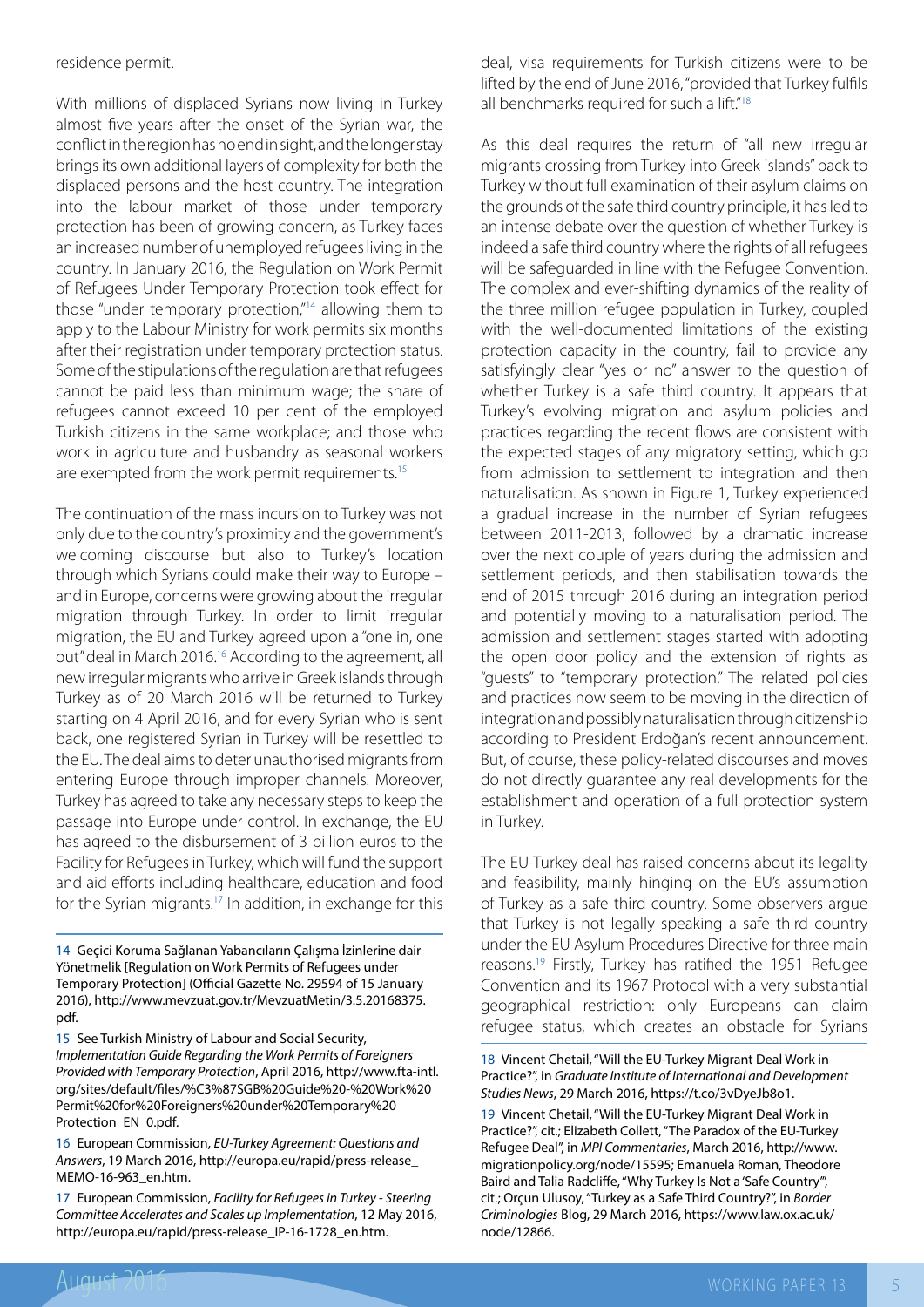seeking to settle in the country. Secondly, the persistent terrorist attacks perpetrated on the Turkish territory and the armed conflict against Kurdish fighters bring risks of execution, torture and inhuman or degrading treatment within the country that could cause its own asylum flows.<sup>20</sup> Thirdly, there have been occasional claims of deportation, push-backs, arbitrary detention and physical violence against asylum-seekers who are trying to cross the Turkish borders. However, observers claiming that Turkey is a safe third country do so largely in view of its new asylum legislation through LFIP, which is praised by UNHCR as "a reflection of Turkey's strong commitment to humanitarian values and principles" and "an important advancement for international protection."<sup>21</sup> It is argued that, despite the geographical restriction on the 1951 Convention, in practice, non-Europeans also have the opportunity to gain temporary protection and refugee status with the condition of resettling in a third country. Additional arguments in favour of Turkey's safe third country status include its commitment to respecting the principle of *non-refoulement* and, although certain human rights violations and armed-conflicts with Kurdish fighters have cast doubts on Turkey's safety, Turkey is currently not a country that produces its own refugees, which is one of the main criteria of being a non-safe third country.22

#### Epilogue: Reflections on the EU-Turkey Refugee Deal

Since the beginning of asylum flows from Syria, while Turkey's generous and liberal admission policies have been universally praised, as have the high standards of its refugee camps, it has also received criticism for legal uncertainties and administrative drawbacks. In contrast, European countries have been intensely criticised for their longstanding ignorance and restrictive policies towards the admission of refugees from Syria and elsewhere. This contrasting picture has not only highlighted the issue of "responsibility sharing versus responsibility shifting," it has also raised the question "how can it be justified that norm-abiding states who take their fair share of refugees be required to shoulder extra burdens as a result of some states failing to abide by the norm of refugee protection?"23 With this background, and following the

20 European Stability Initiative (ESI), *Turkey as a "Safe Third Country" for Greece*, 17 October 2015, [http://www.esiweb.org/pdf/](http://www.esiweb.org/pdf/ESI%20-%20Turkey%20as%20a%20safe%20third%20country%20-%2017%20October%202015.pdf) [ESI%20-%20Turkey%20as%20a%20safe%20third%20country%20](http://www.esiweb.org/pdf/ESI%20-%20Turkey%20as%20a%20safe%20third%20country%20-%2017%20October%202015.pdf) [-%2017%20October%202015.pdf.](http://www.esiweb.org/pdf/ESI%20-%20Turkey%20as%20a%20safe%20third%20country%20-%2017%20October%202015.pdf)

21 UNHCR, *UNHCR Welcomes Turkey's New Law on Asylum*, 12 April 2013, [http://www.unhcr.org/news/briefing/2013/4/5167e7d09.](http://www.unhcr.org/news/briefing/2013/4/5167e7d09)

22 European Stability Initiative (ESI), *Turkey as a "Safe Third Country" for Greece*, cit.

23 David Owen, "In Loco Civitatis. On the Normative Basis of the Institution of Refugeehood and Responsibilities for Refugees", in Sarah Fine and Lea Ypi (eds.), *Migration in Political Theory. The Ethics of Movement and Membership*, Oxford, Oxford University Press, 2016, p. 286.

devastating summer of 2015 – a period when thousands of refugees seriously suffered at the European borders, some tragically lost their lives at sea, and European states were incredibly paralysed – the signed EU-Turkey deal took aim at reducing the flows of smuggled migrants and asylum seekers, increasing the resettlement of Syrian refugees residing in Turkey, accelerating visa liberalisation for Turkish nationals, and boosting the financial support for Turkey's refugee population that will contribute to their protection and integration.

There have been two major questions about the presumed consequences of the EU-Turkey deal, that have caused heated discussion and required detailed elaborations: first, is the deal itself legal, i.e., can Turkey be considered a safe third country, and second, will this deal work or not? Concerning the latter, it is rather early to come to any concrete conclusions, but it seems that the deal has already begun to accomplish its goal of considerably reducing arrival numbers in Greece.<sup>24</sup> The "one in, one out" aspect of the deal seems to have no significant result yet. Regarding the definition of Turkey as a safe third country, there are opposing views that reflect the complexity of the issue. It is difficult to claim that Turkey's asylum and refugee regime is a well-functioning one without any problems, but it is also hard to state that this regime has failed substantially to provide protection to the thousands of refugees who have arrived over the last five years. It appears that Turkey's policies and practices related to Syrian refugees are somehow advancing through the phases of admission, settlement, integration, and naturalisation that indicate an undeniable move from the notion of short-term "guest" towards permanent settlement and citizenship acquisition. It seems that these developments are not so much the products of a process that is well planned with all details considered, but rather that they emerge as unavoidable consequences of the process that Turkey has found itself engaged in with the arrival of large numbers of refugees and their extending duration of stay.

For the last fifteen years, the EU has played a very significant role in the reforms made in the policies and

24 Indeed, the immediate effects of the EU-Turkey deal have already been felt on the shores of the Greek Islands that had been flooded with irregular migration. The European Commission reported that, since 1 May 2016, the average daily arrivals at Greek Islands decreased to 47, as contrasted with around 1,740 on average in the weeks before the deal was implemented, indicating more than a 95 per cent decrease. See European Commission, *Implementing the EU-Turkey Statement - Questions and Answers*, 15 June 2016, [http://europa.eu/rapid/press-release\\_MEMO-16-](http://europa.eu/rapid/press-release_MEMO-16-1664_en.htm) [1664\\_en.htm.](http://europa.eu/rapid/press-release_MEMO-16-1664_en.htm) Looking further back, according to UNHCR, monthly Mediterranean Sea arrivals were 67,415 in January 2016, 57,066 in February and 26,971 in March before dropping sharply to 3,650 in April, 1,721 in May and 1,554 in June. The corresponding figures in 2015 were 13,556 in April, 17,889 in May and 31,318 in June. See UNHCR, *Refugees/Migrants Emergency Response - Mediterranean*, updated 10 July 2016, [http://data.unhcr.org/mediterranean/](http://data.unhcr.org/mediterranean/country.php?id=83) [country.php?id=83.](http://data.unhcr.org/mediterranean/country.php?id=83)